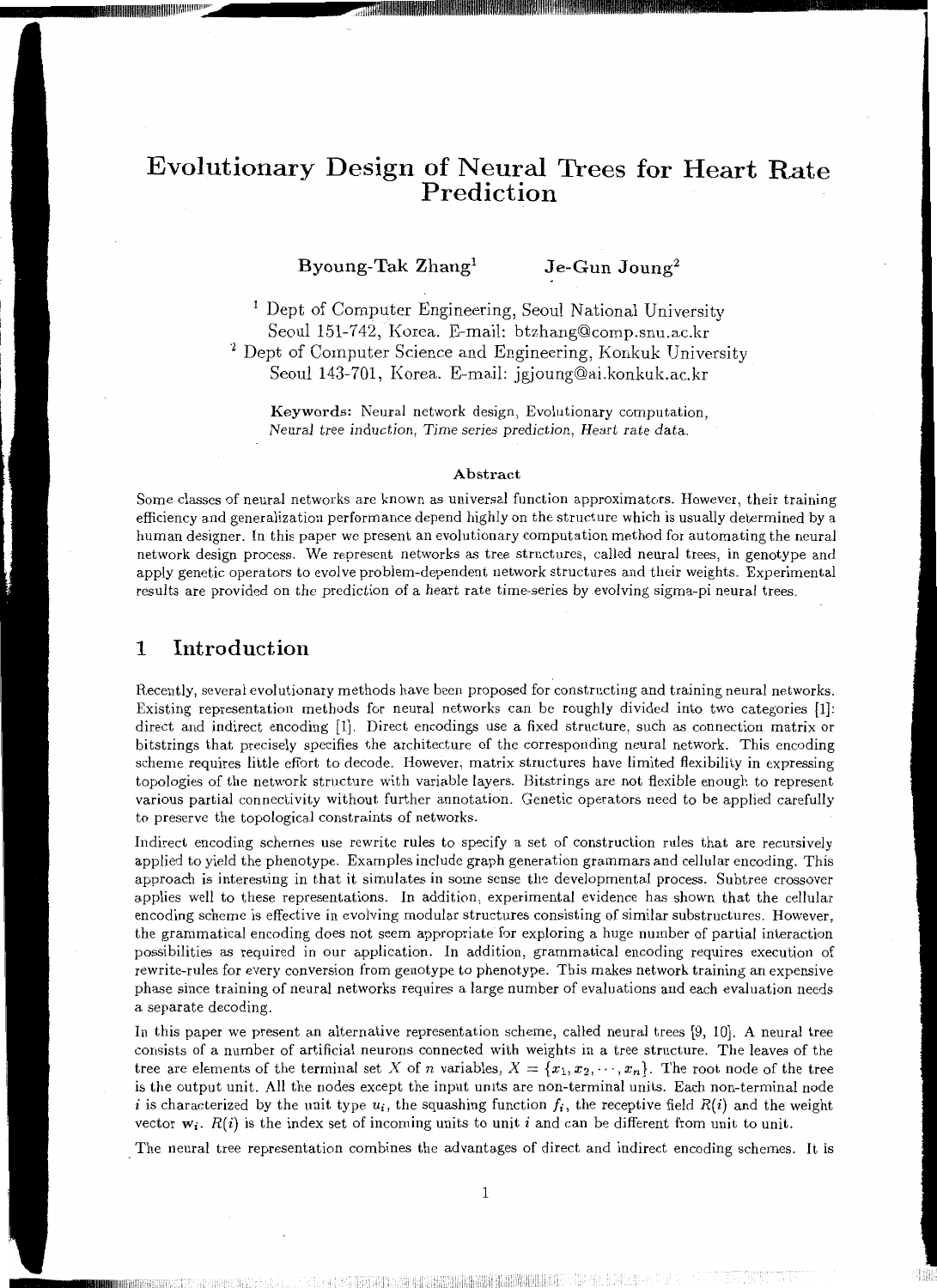powerful and flexible in expressing a broad *class* of neural architectures. *The* representation is decodingefficient and convenient for genetic operations. *The* structure and size of the network is also automatically adapted during the evolutionary learning process. With sigma and pi units, for example, the method can build a higher-order functional structure of partially connected polynomial units. The explicit use of product neurons has been very useful for solving problems which are difficult for multilayer perceptrons [2].

The paper is organized as follows. Section 2 describes the neural tree encoding scheme in more detail. Section 3 is devoted to the description of the heart rate time-series data and the evolutionary computing method for designing neural trees for the prediction of the data. Section 4 reports the experimental results. Sectoin 5 contains conclusions.

## **2 Neural Trees**

the parties of the company of the company

I'' ''' ''' The Roman Market Man III III in lille la Radio 111' . Il lille la Castellillilli la Radio 1111 . L

Let  $NT(d, b)$  denote the set of all possible trees of maximum depth *d* and maximum *b* branches for each node. The nonterminal nodes represent neural units and the neuron type is an element of the basis function set  $\mathcal{F} =$  {neuron types}. Each terminal node is labeled with an element from the terminal set  $\mathcal{T}=\{x_1, x_2, ..., x_n\}$ , where  $x_i$  is the *i*th component of the external input x. Each link  $(j, i)$  represents a directed connection from node j to node i and is associated with a value  $w_{ij}$ , called the synaptic weight. The members of  $\mathcal{NT}(d, b)$  are referred to as neural trees. In case of  $\mathcal{F} = \{\Sigma, \Pi\}$ , the trees are specifically called sigma-pi neural trees. The root node is also called the output unit and the terminal nodes are called input units. Nodes that are not input or output units are hidden units. The layer of a node is defined as the longest path length to any terminal node of its subtree.



Figure 1: An example of neural tree structure.

Different neuron types are distinguished in the way of computing net inputs. For the evolution of higherorder networks, we consider two types of units. Sigma units compute the sum of weighted inputs from the lower layer:

$$
net_i = \sum_j w_{ij} y_j \tag{1}
$$

where  $y_j$  are the inputs to the *i*th neuron. Pi units compute the product of weighted inputs from the lower layer:

$$
net_i = \prod_j w_{ij} y_j \tag{2}
$$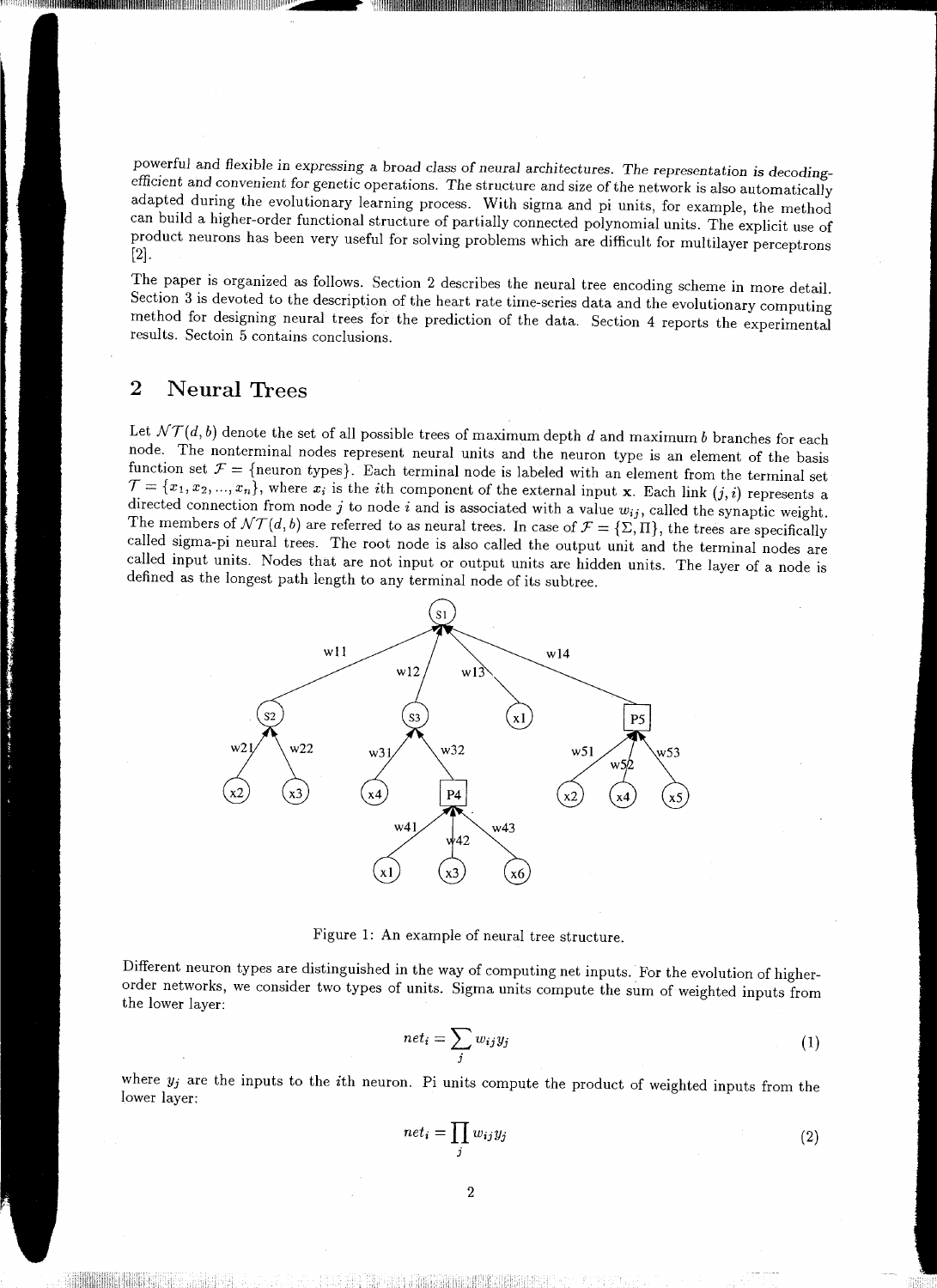where  $y_j$  are the inputs to *i*. The output of a neuron is computed either by the threshold response function

$$
y_i = \sigma(net_i) = \left\{ \begin{array}{rcl} 1 & : & net_i \ge 0 \\ -1 & : & net_i < 0 \end{array} \right. \tag{3}
$$

111111111 !''11111111,1!1111''11 <sup>11</sup> 1111111111..11!,1!11' l!l!llllll'~!llllllll'lffi!IIII~IIIIIIIIII!IIIIIIIIIIIIW~II!IIIn:ffi~lll!lllnllllll \_\_\_\_\_\_\_\_\_\_\_ ~

or the sigmoid transfer function

$$
y_i = f(net_i) = \frac{1}{1 + e^{-net_i}}\tag{4}
$$

where  $net_i$  is the net input to the unit computed by Eqn. 1 or Eqn. 2.

1111! '1'1 '"" --------------- ''''i!!ll'lllllllllllllllllllllllllllllllllllillllllllllllll 11111111111111111'1

A higher-order network with *m* output units can be represented by *m* sigma-pi neural trees. That is, the genotype *A;* of ith individual in our evolutionary framework consists of *m* neural trees:

The neural tree representation does not restrict the functionality since any feedforward network can be represented with a forest of neural trees:

$$
A_i = (A_{i,1}, A_{i,2}, ..., A_{i,m}) \quad \forall k \in \{1, ..., m\}, \ A_{i,k} \in \mathcal{NT}(d, b)
$$
 (5)

The connections between input units to arbitrary units in the network is also possible since input units can appear more than once in the neural tree representation. The output of one unit can be used as input to more than one unit. The duplication does not necessarily mean more space requirements in trees than network representations since frequently-used fit submodules can be stored and multiply reused. This leads to the construction of modular structures and reduces memory requirements for representing the population [10].

Neural trees do not require decoding for their fitness evaluation. Training and evaluation of fitness can be performed directly on the genotype since both the genotype and phenotype are equivalent. Since subtree crossover used in genetic programming (3] applies without modification to this representation, we can use genetic programming as the main evolutionary engine.

# **3 Predicting Heart Rates by Evolving Neural 'Irees**

Physiological systems are often considered to have machinelike properties, and a common objective in physiology is to discover how some system senses its current state and uses this information to respond automatically [6]. For example, it has long been known that heart rate is regulated by the baro-reflex, in which specialized nerves in the aorta and other blood vessels sense the blood pressure and convey this information to the brainstem, which in turn sends signals to the pacemaker region of the heart that determines the heart rate. The physiological signals are ordinarily nonstationary due, for example, to the difficulty of controlling voluntary behavior or to circadian influences. Furthermore, a variety of nonlinearities abound in the interaction between the components of physiological systems.

We used a multivariate physiological data recorded from a patient in the sleep laboratory. The signals were recorded from a 49-year-old male. He had been tentatively diagnosed as suffering from sleep apnea, a potentially life-threatening disorder in which the subject stops breathing during sleep. It was a part of the data used in the Santa Fe Institute Time Series Prediction and Analysis Competition (7]. This data set provides simultaneous measurements using the extra information to learn about how potentially variables interact. If one-variable time series is deterministic, there exists a scalar *d* (which is called the embedding dimension) and a function  $f$  such that for every  $t > d$ :

$$
x_t = f(x_{t-1}, x_{t-2}, ..., x_{t-d}). \tag{6}
$$

We have used neural trees to model and predict the heart rate time series. For the construction of neural models, we maintain a population  $A$  consisting of  $M$  individuals of variable size:

$$
\mathcal{A}(g) = (A_1, A_2, ..., A_M). \tag{7}
$$

~-~-=---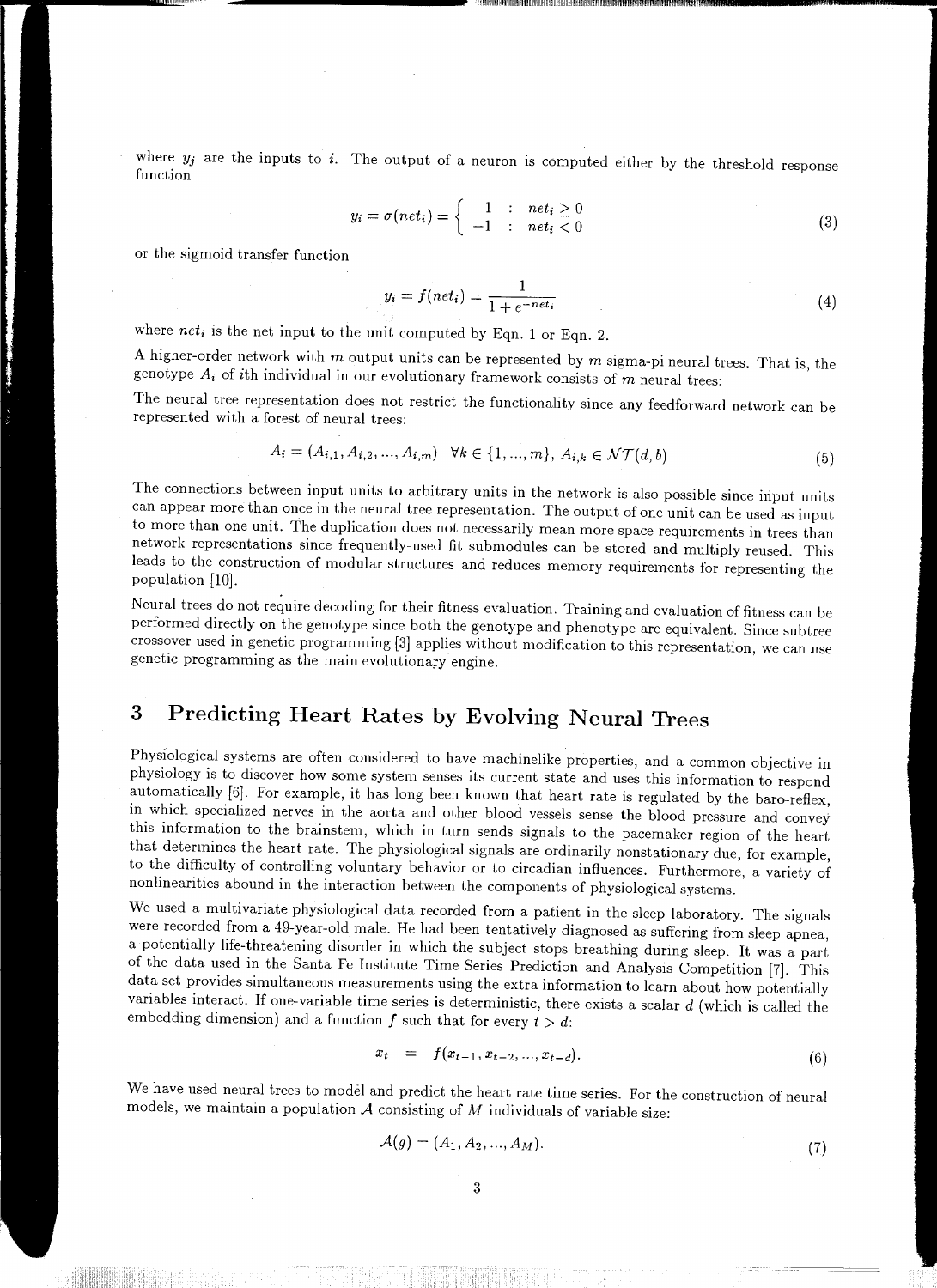

Figure 2: The heart rate time series used for training (left) and test (right).

Each individual  $A_i$  is a neural network represented as neural trees. The initial population  $A(0)$  is created at random. In each generation g, the fitness values  $F_i(g)$  of networks are evaluated and the upper  $\tau$ % are selected to be in the mating pool  $\mathcal{B}(g)$ . The next generation  $\mathcal{A}(g+1)$  of M individuals are then created by exchanging subtrees and thereby adapting the size and shape of the network. Mutation changes the node type and the index of incoming units. The best individual is always retained in the next generation so that the population performance does not decrease as generation goes on (elitist strategy).

Between generations the network weights are adapted by a stochastic hill-climbing search. This search method is based on the breeder genetic algorithm [4], in which the step size  $\Delta w$  is determined with a random value  $\epsilon \in [0,1]$ :

$$
\Delta w = R \cdot 2^{-\epsilon \cdot K},\tag{8}
$$

where  $R$  and  $K$  are constants specifying the range and slope of the exponential curve. In the experiments, the values were  $R = 2$  and  $K = 3$ . This method proved very robust for a wide range of parameteroptimization problems. The fitness  $F_i$  of the individuals  $A_i$  is defined as

$$
F_i = F(D|A_i) = \frac{E(D|A_i)}{m \cdot N} + \frac{C(A_i)}{N \cdot C_{best}},
$$
\n(9)

where  $m$  is the number of outputs,  $N$  is the number of training examples, and  $C_{best}$  is the complexity of the best individual at generation  $g-1$ . The first term expresses the error penalty  $E(D|A_i)$  for the training set. The second term penalizes the complexity  $C(A_i)$  of the network, defined as the sum of the units and the number of layers in the tree. This evaluation measure prefers parsimonious networks to complex ones and turned out to be important for achieving good generalization [9].

#### 4 Experimental Results

Since we do not know the embedding dimension for the time series, we varied the number of inputs for the prediction. In particular, we experimented with two different embedding dimensions,  $d = 3$ , 5:

• One-step ahead prediction from three inputs

$$
x_t = f(x_{t-1}, x_{t-2}, x_{t-3}) \tag{10}
$$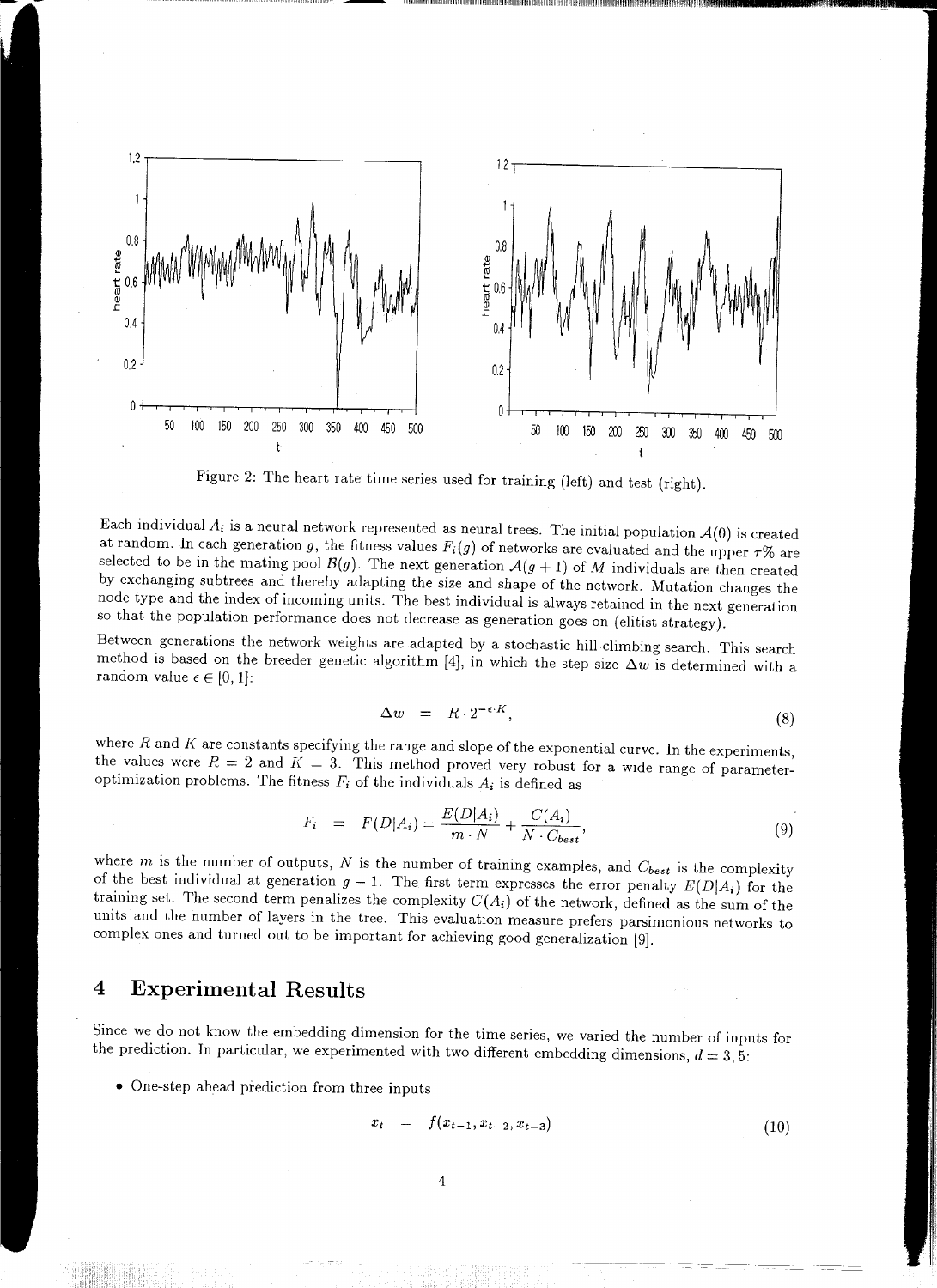



• One-step ahead prediction from five inputs

$$
x_t = f(x_{t-1}, x_{t-2}, x_{t-3}, x_{t-4}, x_{t-5}) \tag{11}
$$

A time series of 500 points was used to generate the training set. The next 500 points of time series were used for generating the test set. The algorithm parameters used for the experiments are summerized in Table 1. Each run consists of 60 generations with a population size of 200.

| Algorithm parameters | Values used |
|----------------------|-------------|
| population size      | 200         |
| max generation       | 60          |
| crossover rate       | 0.95        |
| mutation rate        | 0.1         |
| no. of iterations    | 100         |
| training set size    | 500         |
| test set size        | 500         |

Table 1: Parameter values used in the experiments.

Figure 3 shows the change of fitness values of the best-of-generation neural trees. A fast reduction of errors can be observed during early generations. This seems attributed to the fact that the value  $x_{t-1}$ is usually important for the prediction of  $x_t$  and the evolutionary algorithm can find this variable in an early generation. Other authors, for example [5], also have found similar phenomenon in one-step ahead predictions of time series. The rest of the evolution attempts to find a better neural tree structure by both structural and parametric modification.

Figure 4 plots the evolution of tree size during the run. The graphs show a flexible change of network size. Close relationship between the change of the network structure and the change of the fitness value was observed. The use of complexity penalty in the fitness function was observed very useful; without it the network size usually grows without bound, resulting in poor prediction performance for unseen time series.

Figures 5 and 6 show the one-step ahead prediction results for the training and test data, respectively. For comparison the figures also contain plots for the difference between the measured and predicted values.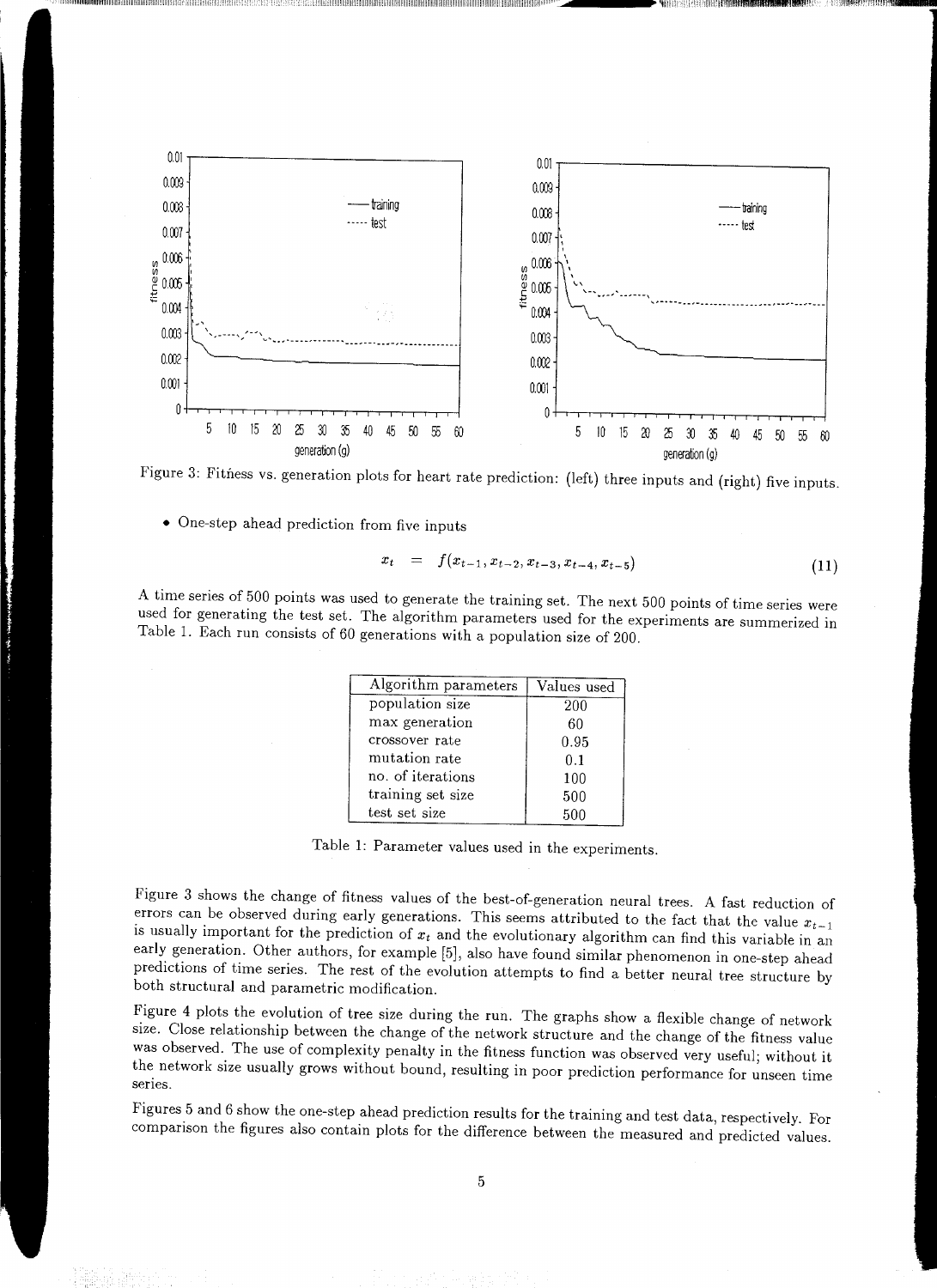

Figure 4: Tree size vs. generation plots for heart rate prediction: (left) three inputs and (right) five inputs.



Figure 5: Performance for the training data: one-step ahead prediction from three inputs.

 $\boldsymbol{6}$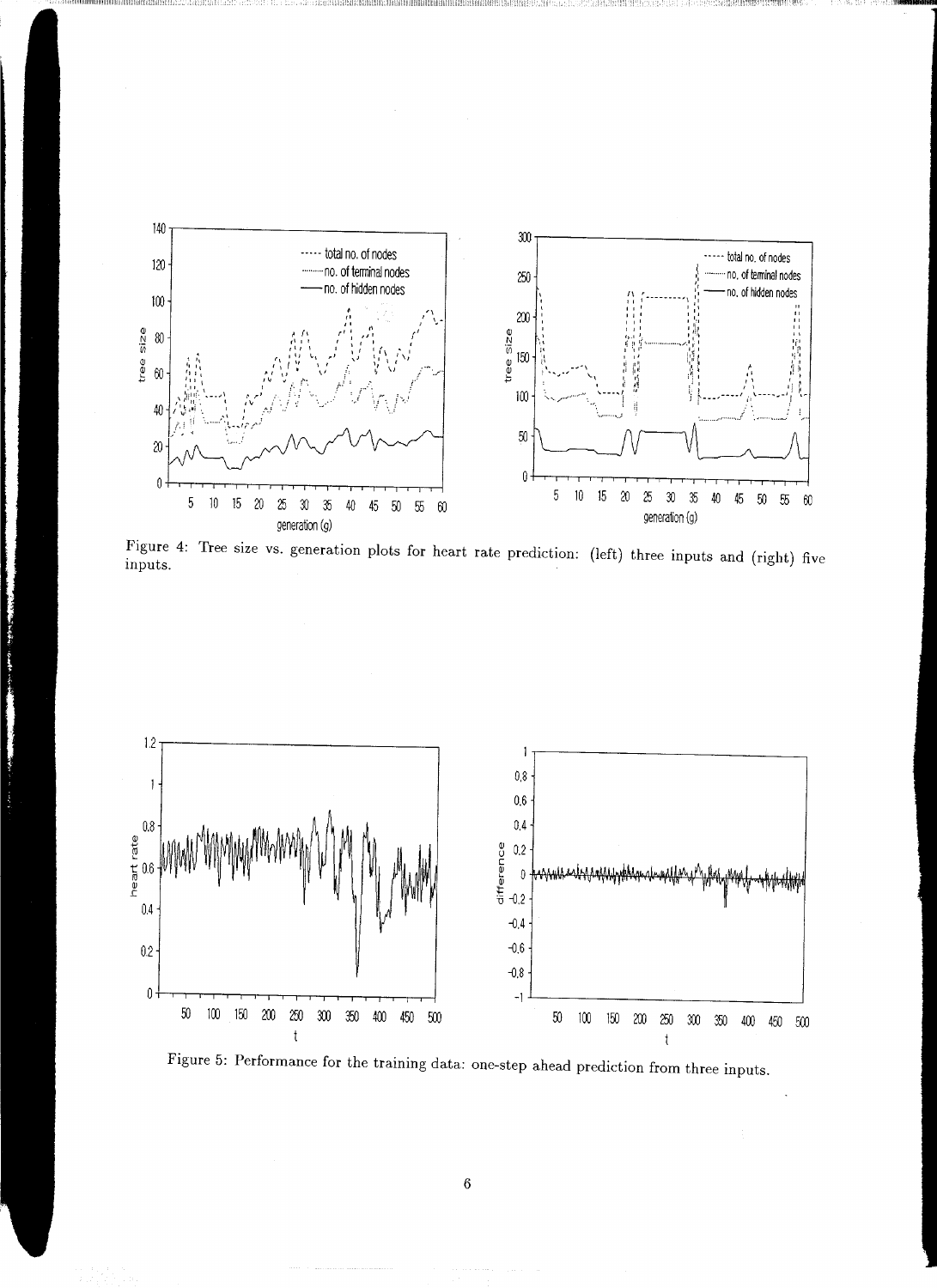

i',,,

<u> 1999 y</u>

Figure 6: Performance for the test data: one-step ahead prediction from three inputs.



Figure 7: Performance for the training data: one-step ahead prediction from 5 inputs.

7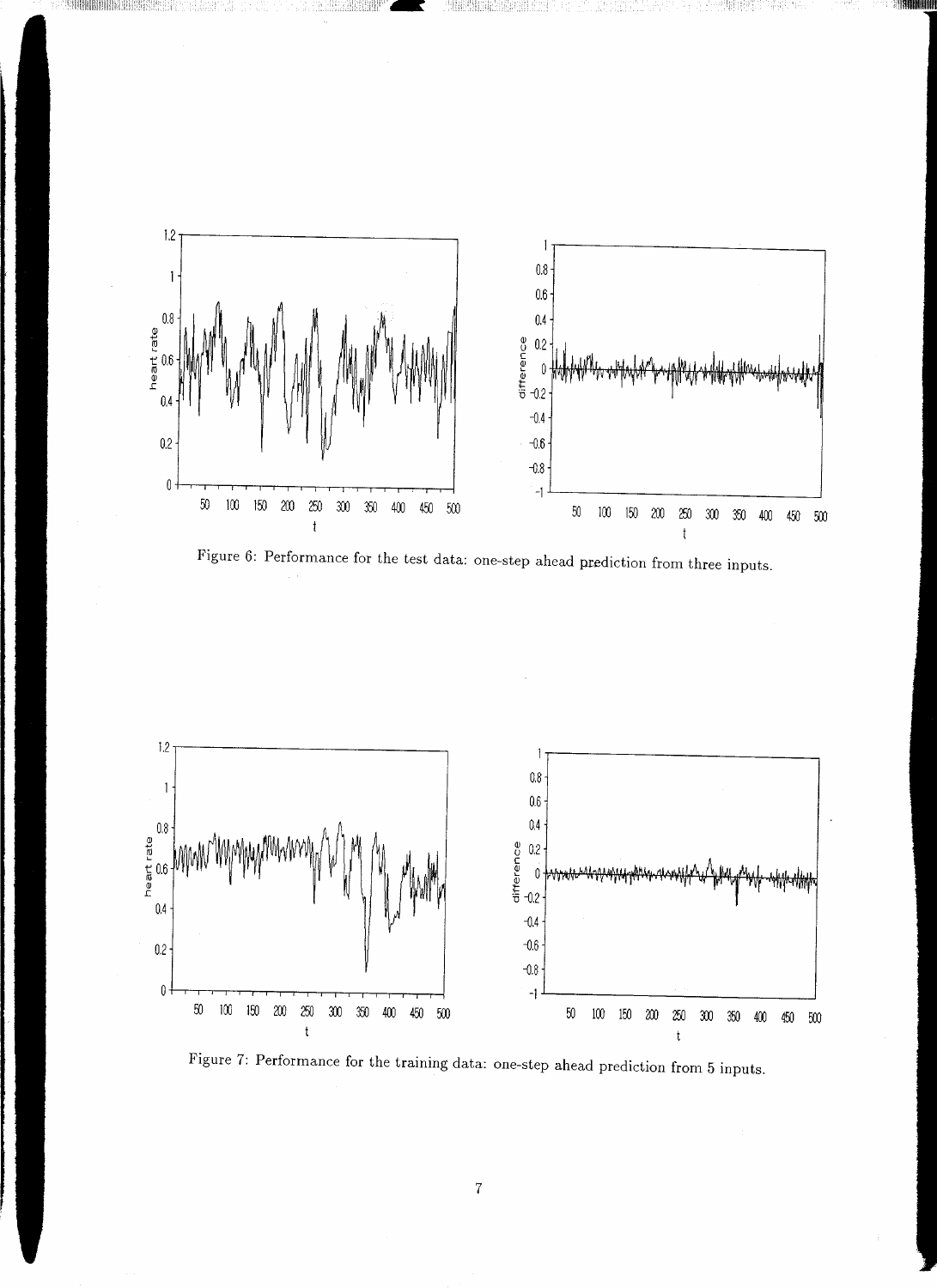

i<sup>a</sup> itta iliin in pitat turni i

Figure 8: Performance for the test data: one-step ahead prediction from 5 inputs.

Considering the nonlinearity and nonstationarity of the heart rate, the method finds a reasonable model of the underlying structure within a few dozen generations.

Figures 7 and 8 show the results for the five inputs rather than three. Several runs have shown the tendency that using five points as input results in poorer performance than using three inputs. This suggests a possibility of the embedding dimension of this problem less than five. We did not try to analyze the underlying structure of this data.

## **5 Conclusions**

We presented an evolutionary computation method for evolving neural trees and demonstrated its performance on a real-life physiological data. Unlike most conventional neural models, neural trees employ different types of neurons in a single network. The set of different types is defined by the application domain, and the specific type of each unit is determined during the evolutionary learning process.

Since evolutionary search does not require restrictive assumptions such as differentiability of neural activation functions, the method can be used to explore a wide range of novel neural architectures. The control of tree size was found important to make the approach practical faced with real-life data.

The physiological data seems to provide an interesting benchmark for the test of neural modeling techniques in several reasons. First, they contain much noise and information loss caused during the preprocessing of the signals. Second, the signals are ordinarily nonstationary due, for example, to the difficulty of controlling behavior (e.g., respirator or activity) or to circadian influences. Third, a variety of nonlinearities abound in the interaction between the components of physiological systems. Experiments are in progress to achieve a prediction accuracy in multi-step ahead prediction problems which is comparable to that of one-step ahead prediction.

## **Acknowledgements**

This research was supported in part by the Korea Science and Engineering Foundation (KOSEF) under grant number 961-0901-001-2.